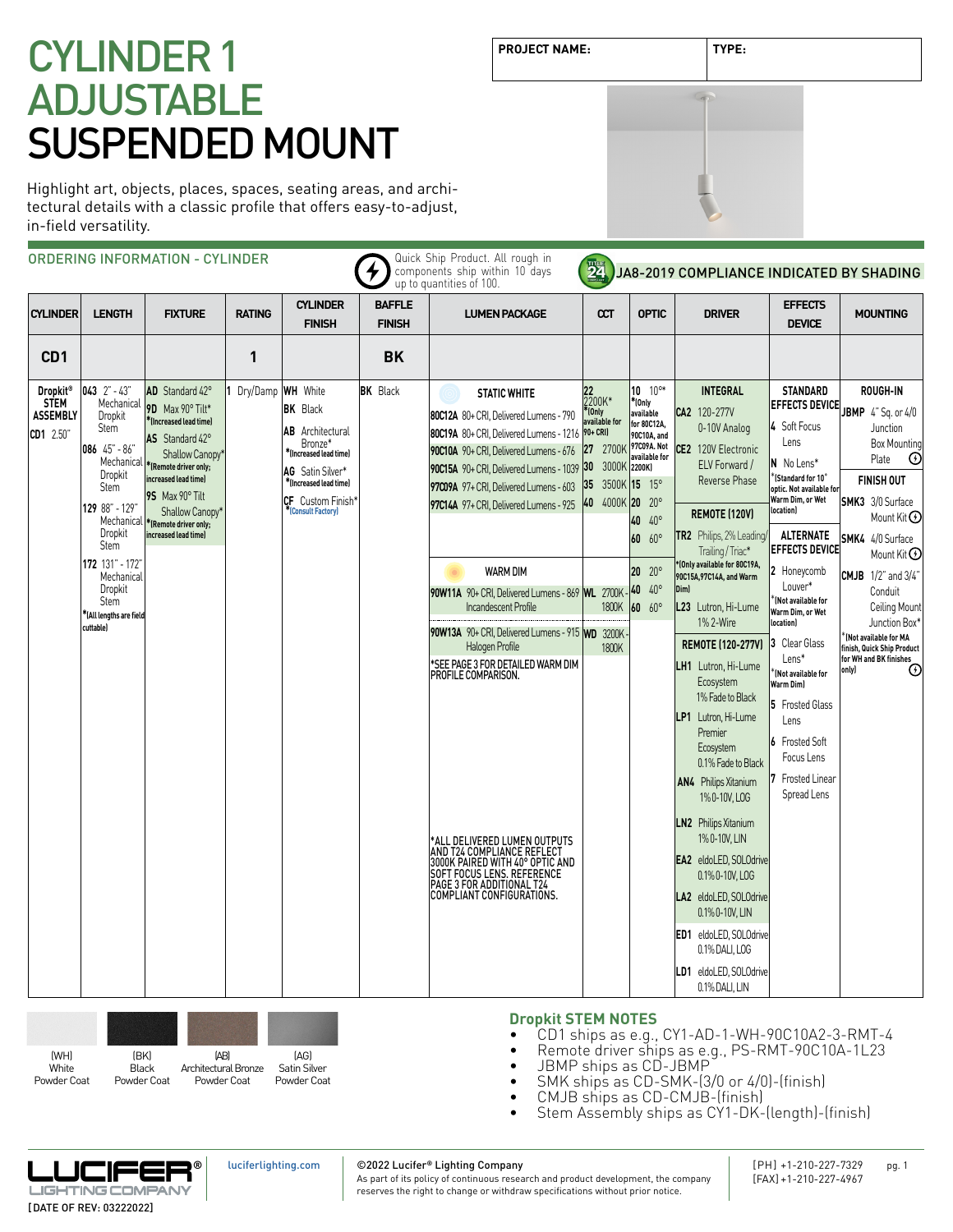### **ACCESSORIES**

### **ALTERNATE EFFECTS DEVICES**

¨ **HCL-CY1-03** Honeycomb Louver \* **\*(Not available for Warm Dim)** ¨ **CGL-CY1-03** Clear Glass Lens \* **\*(Not available for Warm Dim)** □ SFL-CY1-03 Soft Focus Lens □ FGL-CY1-03 Frosted Glass Lens □ FSFL-CY1-03 Frosted Soft Focus Lens □ FLSL-CY1-03 Frosted Linear Spread Lens

### **REPLACEMENT OPTICS**

Interchangeable optics accessible by removing snoot.

¨ **RO-50-15-2** 15° optic \* **\*(Not available for Warm Dim)** ¨ **RO-50-20-2** 20° optic ■ **RO-50-40-2** 40° optic □ **RO-50-60-2** 60° optic

### STATIC WHITE PERFORMANCE - 3000K

| <b>LUMEN</b><br><b>WATTAGE</b> |    | 10° OPTIC<br><b>NO SOFT FOCUS LENS</b> |                          | 15° OPTIC<br><b>SOFT FOCUS LENS</b> |                          | 20° OPTIC<br><b>SOFT FOCUS LENS</b> |            | 40° OPTIC<br><b>SOFT FOCUS LENS</b> |            | 60° OPTIC<br><b>SOFT FOCUS LENS</b> |     |
|--------------------------------|----|----------------------------------------|--------------------------|-------------------------------------|--------------------------|-------------------------------------|------------|-------------------------------------|------------|-------------------------------------|-----|
| <b>PACKAGE</b>                 |    | <b>DELIVERED</b>                       | LPW                      | <b>DELIVERED</b>                    | <b>LPW</b>               | <b>DELIVERED</b>                    | <b>LPW</b> | <b>DELIVERED</b>                    | <b>LPW</b> | <b>DELIVERED</b>                    | LPW |
| 80C12A                         | 10 | 693                                    | 40 (17W)                 | 884                                 | 88                       | 665                                 | 67         | 790                                 | 79         | 791                                 | 79  |
| 80C19A                         | 17 | ٠                                      | $\overline{\phantom{a}}$ | 1363                                | 81                       | 1024                                | 60         | 1216                                | 76         | 1218                                | 72  |
|                                |    |                                        |                          |                                     |                          |                                     |            |                                     |            |                                     |     |
| 90C10A                         | 10 | 587                                    | 34 (17W)                 | 731                                 | 73                       | 569                                 | 57         | 676                                 | 68         | 676                                 | 68  |
| 90C15A                         | 17 | ۰                                      | ٠                        | 1127                                | 67                       | 874                                 | 51         | 1039                                | 61         | 1040                                | 61  |
|                                |    |                                        |                          |                                     |                          |                                     |            |                                     |            |                                     |     |
| 97C09A                         | 10 | 542                                    | 31 (17W)                 | 666                                 | 67                       | 508                                 | 51         | 603                                 | 60         | 604                                 | 61  |
| 97C14A                         | 17 |                                        | ٠                        | 1028                                | 61                       | 779                                 | 46         | 925                                 | 54         | 926                                 | 55  |
|                                |    |                                        |                          |                                     |                          |                                     |            |                                     |            |                                     |     |
| 90W11A                         | 16 |                                        | ۰                        |                                     | $\overline{\phantom{a}}$ | 739                                 | 47         | 869                                 | 54         | 873                                 | 55  |
| 90W13A                         | 16 | ٠                                      | ٠                        | ٠                                   | $\overline{\phantom{a}}$ | 785                                 | 49         | 915                                 | 57         | 919                                 | 57  |

| <b>OUTPUT MULTIPLIER</b>                      |                  |  |  |  |  |
|-----------------------------------------------|------------------|--|--|--|--|
| CCT                                           | <b>CCT SCALE</b> |  |  |  |  |
| 2200K<br>(Consult factory for JA8<br>details) | 0.800            |  |  |  |  |
| 2700K                                         | 0.957            |  |  |  |  |
| 3000K                                         | 1.000            |  |  |  |  |
| 3500K                                         | 1.019            |  |  |  |  |
| 4000K                                         | 1.030            |  |  |  |  |

| <b>LIGHT LOSS FACTOR MULTIPLIER</b> |      |  |  |  |  |
|-------------------------------------|------|--|--|--|--|
| No Lens                             | 1.05 |  |  |  |  |
| CGL                                 | 1.05 |  |  |  |  |
| <b>SFL</b>                          | 1.00 |  |  |  |  |
| FGL                                 | 0.90 |  |  |  |  |
| <b>FSFL</b>                         | 0.87 |  |  |  |  |
| <b>FLSL</b>                         | 0.83 |  |  |  |  |
| HCL                                 | 0.65 |  |  |  |  |
|                                     |      |  |  |  |  |

### JA8-2019 INDICATED BY SHADING

# WARM DIM PERFORMANCE - SOFT FOCUS LENS - 40° OPTIC

| 90W13A<br>3200K - 1800K | Full on<br>100% | Dimmed<br>to 80% | Dimmed<br>to 70% | Dimmed<br>to 50% | Dimmed<br>to 20% | Dimmed<br>to 10% | Dimmed<br>to 2% |
|-------------------------|-----------------|------------------|------------------|------------------|------------------|------------------|-----------------|
| CCT (K)                 | 3200            | 3150             | 3100             | 3000             | 2700             | 2200             | 1800            |
| Light Output (Lm)       | 915             | 732              | 641              | 457              | 183              | 91               | 18              |
| Power (W)               | 16              | 13               | 11               | 8                | 3                | 1.7              | 0.3             |
| Efficacy (LPW)          | 57              | 57               | 57               | 57               | 57               | 57               | 57              |



### WARM DIM TO MIRROR HALOGEN DIMMING PROFILE WARM DIM TO MIRROR INCANDESCENT DIMMING PROFILE

| 90W11A<br>2700K - 1800K | Full on<br>100% | Dimmed<br>to 80% | Dimmed<br>to 70% | <b>Dimmed</b><br>to 50% | Dimmed<br>to 20% | <b>Dimmed</b><br>to 10% | Dimmed<br>to 2% |
|-------------------------|-----------------|------------------|------------------|-------------------------|------------------|-------------------------|-----------------|
| CCT (K)                 | 2700            | 2650             | 2620             | 2520                    | 2180             | 1950                    | 1800            |
| Light Output (Lm)       | 869             | 880              | 770              | 550                     | 220              | 110                     | 30              |
| Power (W)               | 16              | 13               | 11               | 8                       | 3                | 1.7                     | 0.3             |
| Efficacy (LPW)          | 54              | 54               | 54               | 54                      | 54               | 54                      | 54              |





[luciferlighting.com](http://luciferlighting.com/)

©2022 Lucifer**®** Lighting Company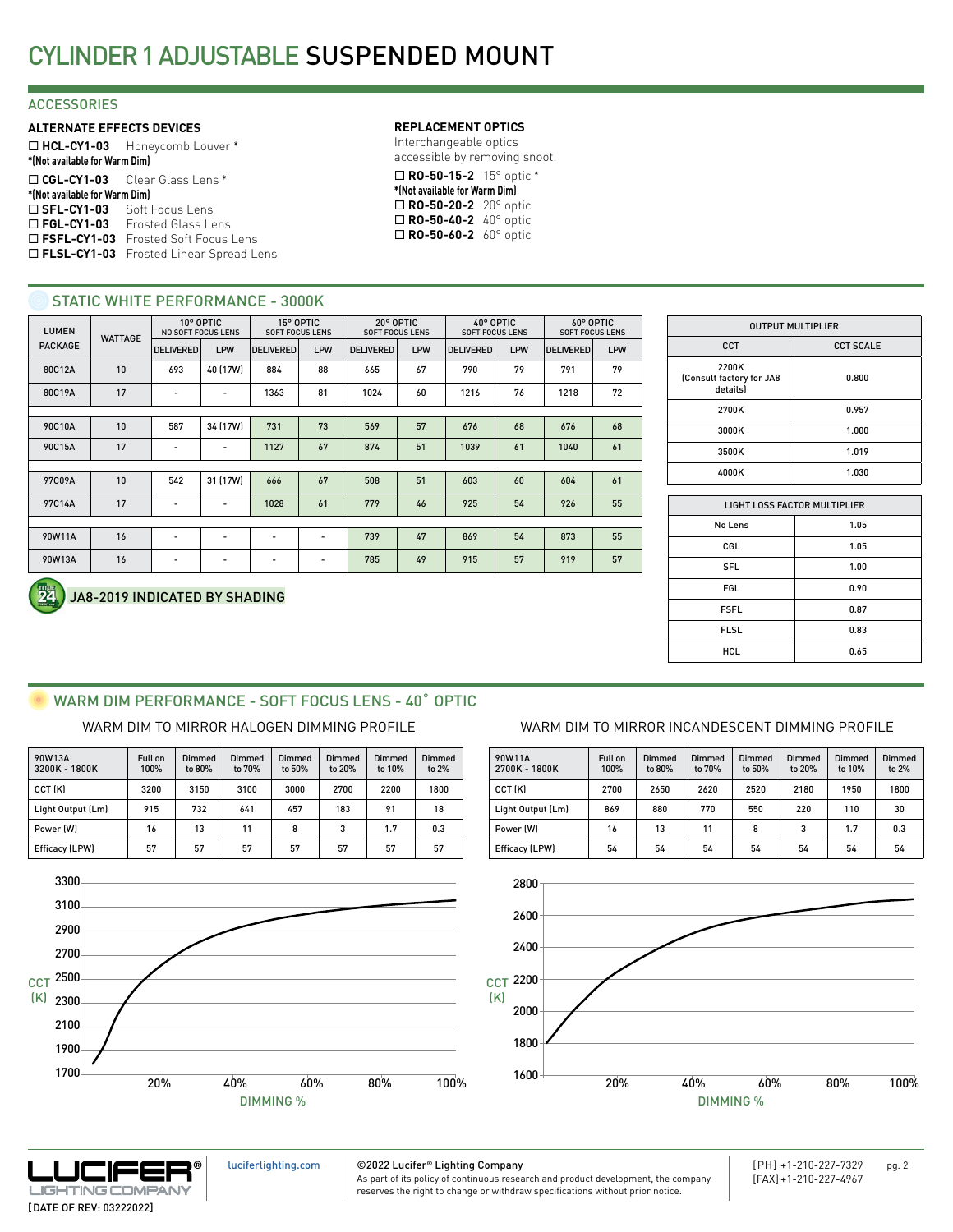## CYLINDER 1 ADJUSTABLE SUSPENDED MOUNT

#### LUMINAIRE **A**

Body with integrated heat sink and LED. Conceals hidden twist-on mounting hardware. Power supply may be integral or remote mount.

#### STANDARD CANOPY B

Die-cast canopy accommodates flat and slope ceiling conditions. Conceals hidden twiston mounting hardware. "AD" (42° tilt, 357° rotation) and "9D" (90° tilt, 357° rotation) canopy features 1.50" (38mm) tall canopy. Available with integral or remote driver.

#### SHALLOW CANOPY  $\boldsymbol{\Theta}$

Die-cast canopy accommodates flat and slope ceiling conditions. Conceals hidden twist-on mounting hardware. "AS" (42° tilt, 357° rotation) and "9S" (90° tilt, 357° rotation) canopy features 0.50" (13mm) tall canopy, reducing overall height. Requires remote power supply.

#### STANDARD OPTICS  $\Omega$

Proprietary optics available in 10°, 15°, 20°, 40° & 60° beams.

#### EFFECTS DEVICE E

Fixture body and accepts 1 lens; soft focus lens, no lens or wallwash lens standard.

#### BAFFLE F

Threaded removable cowling provides virtually seamless joint with fixture body.

#### Dropkit G

- Field cuttable rigid stem for suspending fixture at desired height. Provides stable base to allow preferred fixture tilt, while maintaining vertical stem position.
- Ball joint allows up to 45° tilt for sloped ceilings and can be locked once stem is positioned vertically.
- Four 43" sections available; 172" maximum standard length.
- Length adjustment occurs in lower canopy.
- Wiring for kit provided by others.

### Dropkit STEM ASSEMBLY **DIMENSIONS** / DRAWINGS





[luciferlighting.com](http://luciferlighting.com/)

©2022 Lucifer**®** Lighting Company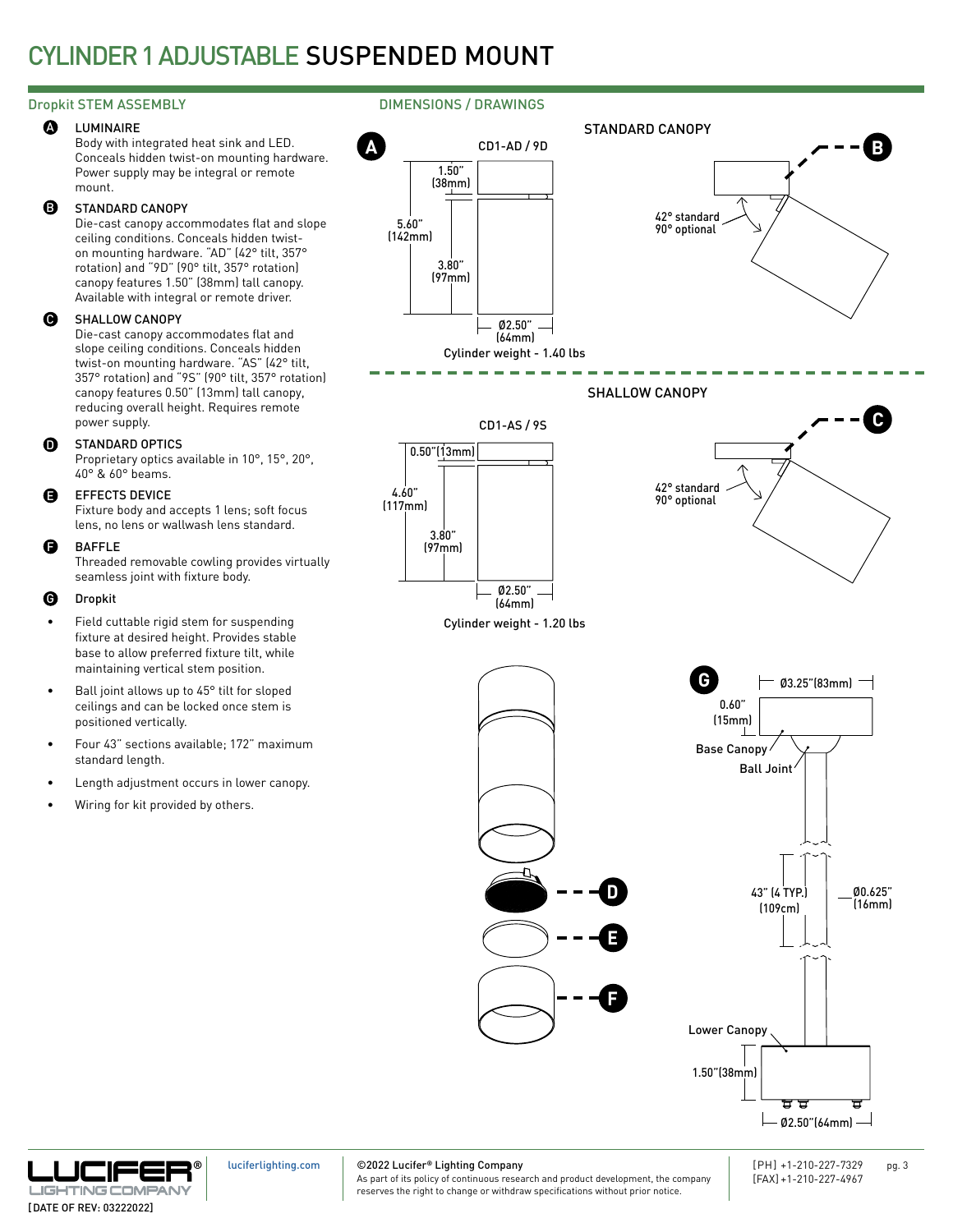## CYLINDER 1 ADJUSTABLE SUSPENDED MOUNT

**H**

### MOUNTING DIMENSIONS / DRAWINGS

#### JBMP  $\mathbf{G}$

Mounting plate (concealed) for standard 4" square or 4" 4/0 j-box . To be installed during rough-in prior to substrate. Fixture to mount flush with minimalist transition to ceiling.

#### SMK3 I

Surface mount kit includes mounting plate and 4" concealer plate that installs between fixture and standard 3" 3/0 j-box for existing applications where standard j-box cutout is to be concealed.

#### SMK4  $\bullet$

Surface mount kit includes mounting plate and 5" concealer plate that installs between fixture and standard 4" 4/0 j-box for existing applications where standard j-box cutout is to be concealed.

#### CM<sub>IR</sub> K

Ceiling mount junction box perfectly matches the cylinder profile for a continuous, integrated look where exposed ceiling mount junction box and conduit applications apply. For use with 1/2" and 3/4" EMT conduit only. Features two conduit entrances on either side and one conduit knockout on top of j-box. J-box is IP10 rated; painted finishes only. Blank off plugs included.

### MOUNTING NOTES

• CD-JBMP and CD-SMK-3/0 & 4/0 not recommended for use with pancake style j-box.

### REMOTE POWER SUPPLY

#### PS-RMT  $\bullet$

Remote power supply provides additional driver options. Mounting device still required. Consult install guide for maximum allowable secondary run lengths between PS-RMT and cylinder.

Ø2-3/4"(70mm) cutoutJ-box mounting plate Concealer plate **K** 1.80"(46mm) EMT conduit ( ) (by others), no Blank off plug fitting required

Ceiling substrate

PS-RMT weight - 1.40 lbs **L** 6.60"(168mm) 2.00"(51mm) 3.20"(81mm) ri ald Conduit & wiring supplied by others

Mounting adaptor plate

J-Box supplied by others

> Ceiling substrate, cutout as required

Cylinder weight - 1.20 lbs



### ©2022 Lucifer**®** Lighting Company

As part of its policy of continuous research and product development, the company reserves the right to change or withdraw specifications without prior notice.

Existing J-Box

**J**

**I**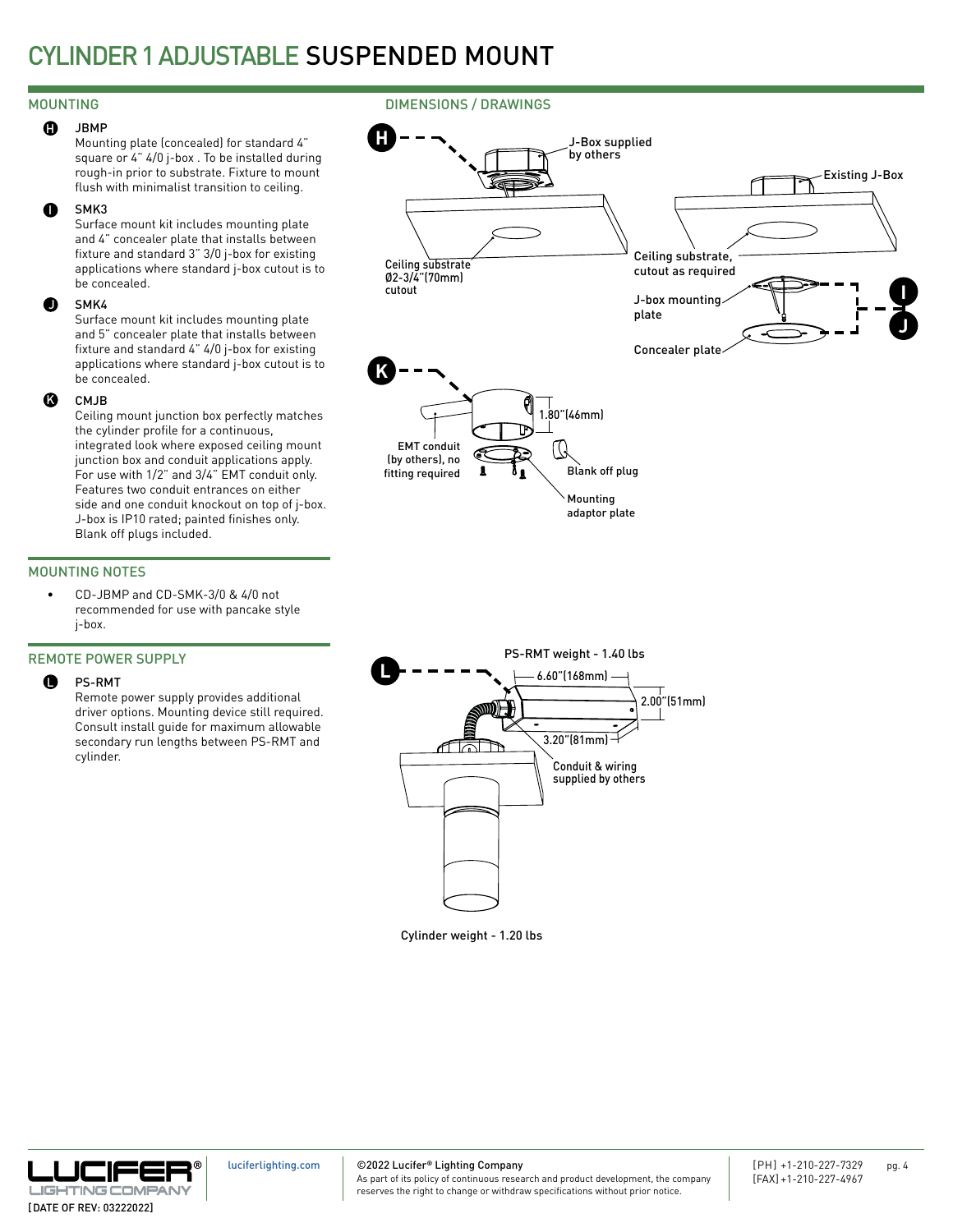### **TECHNICAL**

### **CONSTRUCTION**

Cylinder: Die-cast aluminum body; extruded aluminum internal heatsink; painted finishes are granulated powder coat. Dropkit Stem Assembly: Die-cast aluminum canopies and extruded aluminum stems; painted finishes are granulated powder coat. CMJB: Die-cast aluminum body; painted finishes are granulated powder coat.

Remote Power Supply: 22 Gauge galvanized steel.

### **STATIC WHITE LED**

2-step MacAdam ellipse LED module available in 80+, 90+ and 97+ CRI configurations in color temperatures of 2200K, 2700K, 3000K, 3500K and 4000K. Average rated lamp life of 50,000 hours. LED and driver assemblies are field-replaceable.

### **WARM DIM LED**

3-step MacAdam ellipse warm dim LED module available in 90+ CRI configuration. 3200K or 2700K at full brightness, warming to 1800K at full dim. Average rated lamp life of 50,000 hours. LED and driver assemblies are field-replaceable.

### **POWER SUPPLY PERFORMANCE AND DIMMING INFORMATION**

| Power Supply                                                                                                  | CA <sub>2</sub> | CE <sub>2</sub>                                                               | TR <sub>2</sub> | L23  | LH1  | LP1       | AN4     | LN <sub>2</sub> | EA <sub>2</sub> | LA <sub>2</sub> | ED <sub>1</sub> | LD <sub>1</sub> |
|---------------------------------------------------------------------------------------------------------------|-----------------|-------------------------------------------------------------------------------|-----------------|------|------|-----------|---------|-----------------|-----------------|-----------------|-----------------|-----------------|
| Minimum °C   -20 °C   -20 °C   -20 °C   0 °C   0 °C   0 °C   -20 °C   -20 °C   -20 °C   -20 °C   -20 °C   -20 |                 |                                                                               |                 |      |      |           |         |                 |                 |                 |                 |                 |
| Maximum $\mathrm{°C}$   40 $\mathrm{°C}$                                                                      |                 | 40 °C   40 °C   40 °C   40 °C   40 °C   40 °C   40 °C   40 °C   40 °C   40 °C |                 |      |      |           |         |                 |                 |                 |                 | $40^{\circ}$ C  |
| Dimming %                                                                                                     | 2.0%            | <b>SEE</b><br><b>NOTE</b>                                                     | 2.0%            | 1.0% | 1.0% | $ 0.1\% $ | $1.0\%$ | $1.0\%$         | $0.1\%$ 0.1%    |                 | 0.1%            | 0.1%            |

CE2 Dimming: 80C12A, 90C10A and 97C09A feature 3% dimming. 80C19A, 90C15A and 97C14A feature 2% dimming.

Note: For TR2, L23, LH1, LP1, AN4, LN2, EA2 and LA2 drivers consult chart on page 7 to confirm appropriate dimming curve for compatibility with selected control.

### **MOUNTING**

Dropkit Stem integrates directly with specified mounting component. Provides a minimalist transition from standard 4/0 or 4" square junction boxes and accommodating ceiling thicknesses of 0.44" (12mm) to 0.75" (19mm). Ceiling-mount junction box available for 1/2" (13mm) and 3/4" (19mm) conduit and feature concealed internal clamps for clean fittingfree conduit exit and entry.

### **LISTING**

cTUVus listed to UL1598 standard for Dry / Damp (IP14) locations. Title 24 JA8-2019 Listed.

### **BUY AMERICAN ACT**

All CD1 configurations are Buy American Act compliant.

### **WARRANTY**

Manufacturer's 1-year warranty guarantees product(s) listed to be free from defects in material and workmanship under normal use and service. 5-year warranty on LED and power supply to operate with 70% of the original flux and remain within a range of 3 duv. 10-year Lutron Advantage limited warranty available on Lutron equipped systems. Warranty period begins from the date of shipment by Seller and conditional upon the use of manufacturer-supplied power supply. Consult [website](http://luciferlighting.com/Resources/Full-Warranty) for full warranty terms and conditions.

### **CHANGE LOG**

1. 04/27/2021: ADDED LP1 DRIVER OFFERING.

2. 01/12/2021: ADDED 2200K, 2700K-1800K WARM DIM AND 10 DEGREE OPTIC OFFERINGS.

3.05/04/2020: ADDED BAA COMPLIANCE.

4.10/21/2019: ADDED QUICK SHIP.

5.9/12/2019: NEW CONSOLIDATED SPEC SHEET WITH SINGLE

NOMENCLATURE FOR SPECIFICATION.

6.9/12/2019: ADJUSTABLE FIXTURES NOW OFFERED WITH Dropkit.



©2022 Lucifer**®** Lighting Company